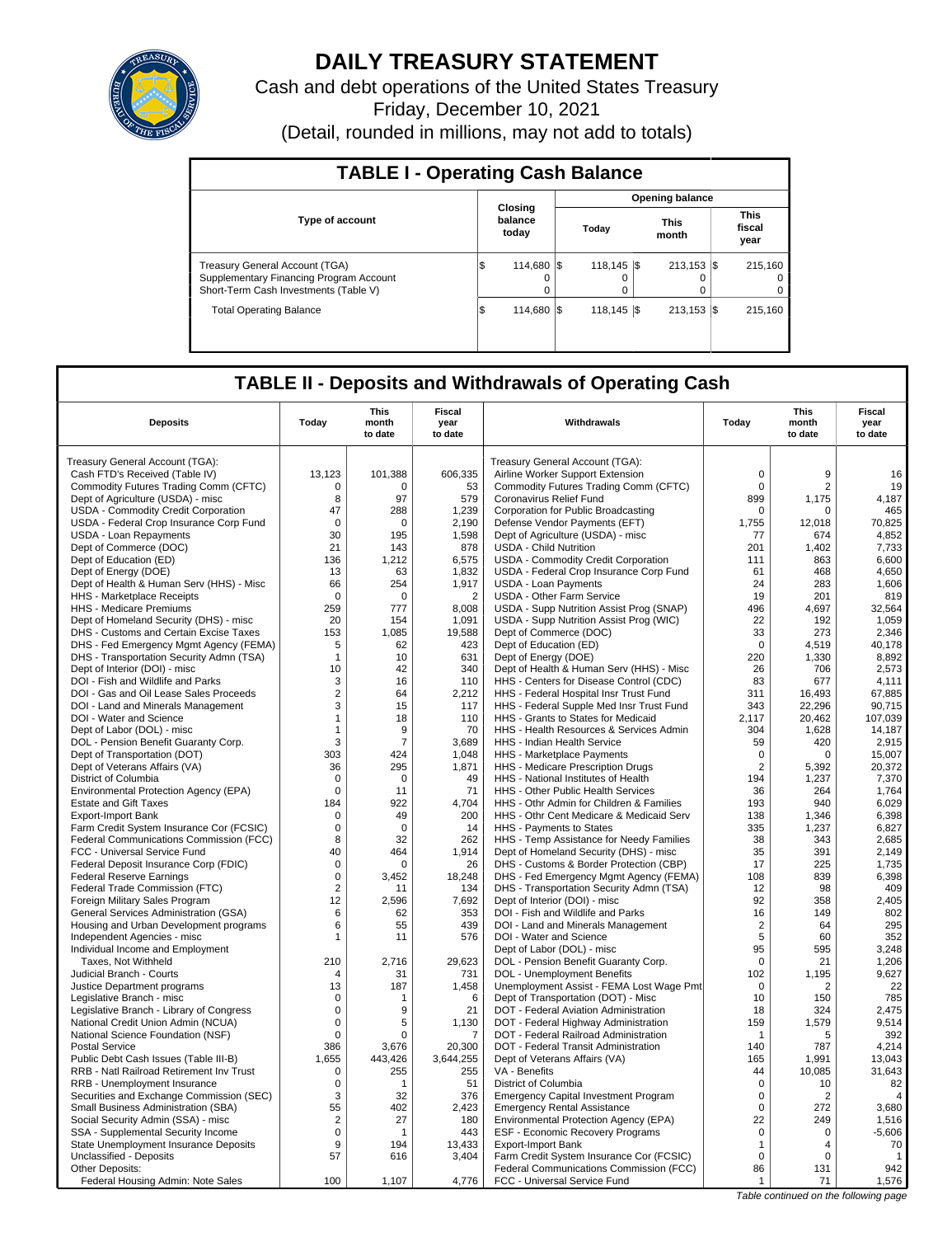|                                                                                          |           |             |                  | <b>TABLE II cont. - Deposits and Withdrawals of Operating Cash</b> |                              |                |                      |
|------------------------------------------------------------------------------------------|-----------|-------------|------------------|--------------------------------------------------------------------|------------------------------|----------------|----------------------|
| This<br><b>Fiscal</b><br><b>Deposits</b><br>Today<br>month<br>year<br>to date<br>to date |           | Withdrawals | Today            | This<br>month<br>to date                                           | Fiscal<br>year<br>to date    |                |                      |
| <b>Thrift Savings Plan Transfer</b>                                                      | 69        | 1,505       | 15.073           | Federal Deposit Insurance Corp (FDIC)                              | 7                            | 19             | 114                  |
|                                                                                          |           |             |                  | <b>Federal Employees Insurance Payments</b>                        | 520                          | 3,260          | 18,962               |
|                                                                                          |           |             |                  | Federal Salaries (EFT)                                             | 4,071                        | 5,900          | 42,820               |
|                                                                                          |           |             |                  | Federal Trade Commission (FTC)                                     | $\Omega$                     | 2              | 49                   |
|                                                                                          |           |             |                  | General Services Administration (GSA)                              | 89                           | 1,019          | 5,452                |
|                                                                                          |           |             |                  | Housing and Urban Development programs                             | 273                          | 4,746          | 17,127               |
|                                                                                          |           |             |                  | Independent Agencies - misc                                        | 23                           | 193            | 985                  |
|                                                                                          |           |             |                  | <b>Interest on Treasury Securities</b>                             | $\Omega$                     | 62             | 62,083               |
|                                                                                          |           |             |                  | IRS - Advanced Child Tax Credit (EFT)                              | $\Omega$                     | $\Omega$       | 27,144               |
|                                                                                          |           |             |                  | IRS - Economic Impact Payments (EFT)                               | $\mathbf 0$                  | 340            | 1,836                |
|                                                                                          |           |             |                  | IRS Tax Refunds Business (EFT)                                     | 58                           | 1,078          | 6,898                |
|                                                                                          |           |             |                  | IRS Tax Refunds Individual (EFT)                                   | 18                           | 915            | 13,064               |
|                                                                                          |           |             |                  |                                                                    | 7                            | 27             | 318                  |
|                                                                                          |           |             |                  | Judicial Branch - Courts                                           | 83                           |                |                      |
|                                                                                          |           |             |                  | Justice Department programs                                        |                              | 608            | 3,601                |
|                                                                                          |           |             |                  | Legislative Branch - misc                                          | 16                           | 50             | 303                  |
|                                                                                          |           |             |                  | Legislative Branch - Library of Congress                           | $\mathbf{1}$                 | $\overline{7}$ | 162                  |
|                                                                                          |           |             |                  | <b>NASA</b>                                                        | 60                           | 781            | 4,407                |
|                                                                                          |           |             |                  | National Credit Union Admin (NCUA)                                 | 0                            | 3              | 27                   |
|                                                                                          |           |             |                  | National Science Foundation (NSF)                                  | 26                           | 203            | 1,368                |
|                                                                                          |           |             |                  | Postal Service Money Orders and Other                              | 198                          | 1,332          | 8,204                |
|                                                                                          |           |             |                  | Public Debt Cash Redemp. (Table III-B)                             | 1,601                        | 422,078        | 3,178,116            |
|                                                                                          |           |             |                  | Railroad Retirement Board (RRB) - misc                             | $\Omega$                     | 3              | 12                   |
|                                                                                          |           |             |                  | <b>RRB - Benefit Payments</b>                                      | $\Omega$                     | 1,145          | 3,461                |
|                                                                                          |           |             |                  | Securities and Exchange Commission (SEC)                           | $\overline{1}$               | 11             | 237                  |
|                                                                                          |           |             |                  | Small Business Administration (SBA)                                | 1,197                        | 17,182         | 124,204              |
|                                                                                          |           |             |                  | Social Security Admin (SSA) - misc                                 | 20                           | 123            | 892                  |
|                                                                                          |           |             |                  | <b>SSA - Benefits Payments</b>                                     | 51                           | 43,372         | 213,408              |
|                                                                                          |           |             |                  | SSA - Supplemental Security Income                                 | 8                            | 4,409          | 13,382               |
|                                                                                          |           |             |                  | <b>Transportation Services</b>                                     | $\mathbf 0$                  | 0              | 683                  |
|                                                                                          |           |             |                  | Other Withdrawals:                                                 |                              |                |                      |
|                                                                                          |           |             |                  | Agency for Internat'l Development                                  | 130                          | 424            | 3,768                |
|                                                                                          |           |             |                  | <b>Federal Financing Bank</b>                                      | 307                          | 553            | 1,593                |
|                                                                                          |           |             |                  | <b>State Department</b>                                            | 60                           | 483            | 4,019                |
|                                                                                          |           |             |                  | Thrift Savings Plan Transfer                                       | 1,210                        | 9,915          | 21,176               |
|                                                                                          |           |             |                  | Unclassified                                                       | 1,269                        | 10,942         | 67,254               |
|                                                                                          |           |             |                  |                                                                    |                              |                |                      |
| <b>Total Other Deposits</b>                                                              | 169       | 2,592       | 19.690           | <b>Total, Other Withdrawals</b>                                    | 2,976                        | 36,858         | 150,466              |
| Change in Balance of Uncollected                                                         |           |             |                  |                                                                    |                              |                |                      |
| Funds                                                                                    | 0         | 0           | $\mathbf 0$      |                                                                    |                              |                |                      |
| <b>Transfers from Depositaries</b>                                                       | $\Omega$  | $\Omega$    | 0                | <b>Transfers to Depositaries</b>                                   | $\Omega$                     | 0              | 0                    |
| <b>Total TGA Deposits</b>                                                                | 17,065    | 568,454     | 4,434,975        | <b>Total TGA Withdrawals</b>                                       | 20,530                       | 666,927        | 4,535,454            |
| Short-Term Cash Investments:                                                             |           |             |                  | Short-Term Cash Investments:                                       |                              |                |                      |
| Transfers from TGA (Table V)                                                             | $\Omega$  | $\Omega$    | $\Omega$         | Transfers to TGA (Table V)                                         | $\Omega$                     | $\Omega$       |                      |
| Total Deposits (excluding transfers)                                                     | 17,065 \$ | 568,454     | 1\$<br>4,434,975 | Total Withdrawals (excluding transfers)                            | $20,530$ \$                  |                | 666,927 \$ 4,535,454 |
|                                                                                          |           |             |                  |                                                                    |                              |                |                      |
|                                                                                          |           |             |                  | Net Change in Operating Cash Balance                               | $-3,465$ $\frac{1}{3}$<br>\$ | $-98,473$ \$   | $-100,480$           |
|                                                                                          |           |             |                  |                                                                    |                              |                |                      |

|                                          |  |                                 |           |                           |  |                    | <b>TABLE III-A - Public Debt Transactions</b> |  |                                 |  |                            |                |
|------------------------------------------|--|---------------------------------|-----------|---------------------------|--|--------------------|-----------------------------------------------|--|---------------------------------|--|----------------------------|----------------|
| Today<br><b>Issues</b>                   |  | <b>This</b><br>month<br>to date |           | Fiscal<br>year<br>to date |  | <b>Redemptions</b> | Todav                                         |  | <b>This</b><br>month<br>to date |  | Fiscal<br>year<br>to date  |                |
| Marketable:                              |  |                                 |           |                           |  |                    | Marketable:                                   |  |                                 |  |                            |                |
| Bills:                                   |  |                                 |           |                           |  |                    | <b>Bills</b>                                  |  | $\mathbf 0$                     |  | 403,095 \$                 | 2,601,507      |
| <b>Regular Series</b>                    |  | -5                              | <b>IS</b> | 319,079 \$                |  | 1,769,453          | <b>Notes</b>                                  |  | 0                               |  |                            | 427,779        |
| Cash Management Series                   |  | 0                               |           | 110,002                   |  | 930,017            | <b>Bonds</b>                                  |  |                                 |  |                            | 30,632         |
| Notes                                    |  |                                 |           | -2                        |  | 734,282            | <b>Federal Financing Bank</b>                 |  | 0                               |  |                            |                |
| <b>Bonds</b>                             |  |                                 |           | 25                        |  | 116,627            | Nonmarketable:                                |  |                                 |  |                            |                |
| Inflation-Protected Securities Increment |  | 454                             |           | 4,242                     |  | 12,694             | United States Savings Securities              |  | 45                              |  | 457                        | 2,047          |
| <b>Federal Financing Bank</b>            |  |                                 |           | $\Omega$                  |  | $\Omega$           | <b>Government Account Series</b>              |  | 181,087                         |  | 1,752,800                  | 14,468,533     |
| Nonmarketable:                           |  |                                 |           |                           |  |                    | Hope Bonds                                    |  |                                 |  |                            | $\overline{0}$ |
| United States Savings Securities:        |  |                                 |           |                           |  |                    | Domestic Series                               |  |                                 |  |                            | 4,190          |
| Cash Issue Price                         |  | 52                              |           | 470                       |  | 1,840              | <b>Foreign Series</b>                         |  | 0                               |  |                            |                |
| Interest Increment                       |  |                                 |           | 366                       |  | 1,095              | <b>State and Local Series</b>                 |  | $\Omega$                        |  | 4,071                      | 27,524         |
| <b>Government Account Series</b>         |  | 180,566                         |           | 1,726,299                 |  | 14,464,965         | Other                                         |  | 1,555                           |  | 14,036                     | 83,743         |
| Hope Bonds                               |  |                                 |           |                           |  |                    |                                               |  |                                 |  |                            |                |
| Domestic Series                          |  |                                 |           |                           |  |                    |                                               |  |                                 |  |                            |                |
| <b>Foreign Series</b>                    |  |                                 |           | $\Omega$                  |  |                    |                                               |  |                                 |  |                            |                |
| State and Local Series                   |  |                                 |           |                           |  | 10,259             | <b>Total Redemptions</b>                      |  | $182,688$ \\$                   |  | 2,174,459 \$               | 17,645,957     |
| Other                                    |  | 1,608                           |           | 14,036                    |  | 83,850             |                                               |  |                                 |  |                            |                |
| <b>Total Issues</b>                      |  | 182,675 \$                      |           | $2,174,515$ \$            |  | 18,125,082         | Net Change in Public Debt Outstanding         |  | $-13$ $\sqrt{3}$                |  | $57$ $\overline{\text{s}}$ | 479,125        |
|                                          |  |                                 |           |                           |  |                    |                                               |  |                                 |  |                            |                |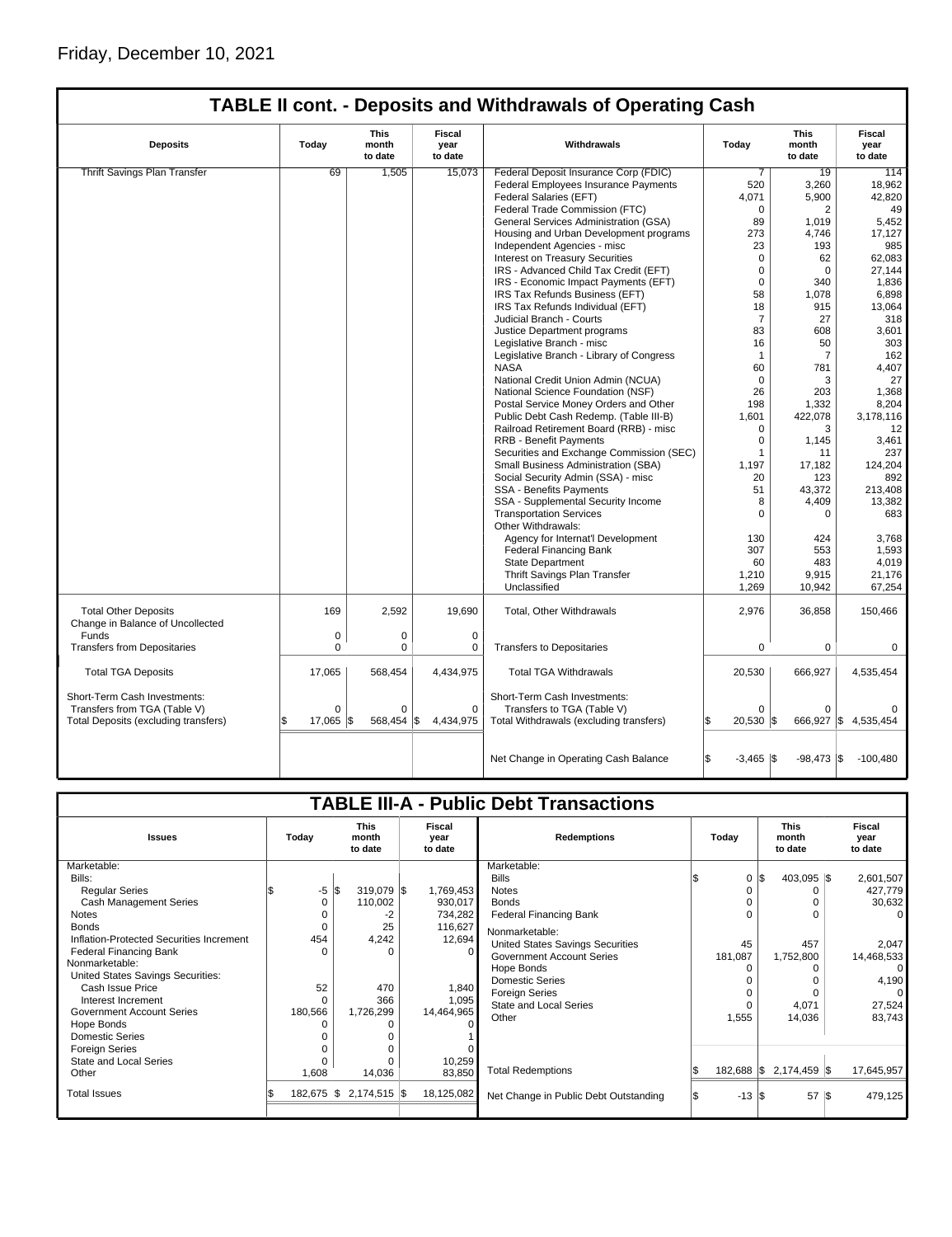| <b>TABLE III-B - Adjustment of Public Debt</b><br><b>Transactions to Cash Basis</b>                                                                                                                                                                                                                                                                      |          |                                                                      |           |                                                                     |                                                                        |  |  |  |  |
|----------------------------------------------------------------------------------------------------------------------------------------------------------------------------------------------------------------------------------------------------------------------------------------------------------------------------------------------------------|----------|----------------------------------------------------------------------|-----------|---------------------------------------------------------------------|------------------------------------------------------------------------|--|--|--|--|
| <b>Transactions</b>                                                                                                                                                                                                                                                                                                                                      |          | Today                                                                |           | <b>This</b><br>month<br>to date                                     | <b>Fiscal</b><br>year<br>to date                                       |  |  |  |  |
| Public Debt Cash Issues:<br>Public Debt Issues (Table III-A)<br>Premium on New Issues<br>Discount on New Issues:<br>Bills (-)<br>Bonds and Notes (-)<br>Federal Financing Bank (-)<br>Government Account Transactions (-)<br>Hope Bonds (-)<br>Interest Increment on United States<br>Savings Securities (-)<br>Inflation-Protected Securities Increment | \$       | 182,675<br>O<br>0<br>$\Omega$<br>O<br>180,566<br>O<br>0<br>454       | I\$       | 2,174,515<br>183<br>$\Omega$<br>O<br>1,726,299<br>0<br>366<br>4,242 | \$18,125,082<br>3,752<br>603<br>5,642<br>14,464,965<br>1,095<br>12,275 |  |  |  |  |
| <b>Total Public Debt Cash Issues</b><br>Deposited in TGA<br>Public Debt Cash Redemptions:<br>Public Debt Redemptions (Table III-A)<br>Premium on Debt Buyback Operation<br>Discount on Debt Buyback Operation (-)<br>Federal Financing Bank (-)<br>Government Account Transactions (-)<br>Hope Bonds (-)<br><b>Total Public Debt Cash Redemptions</b>    | S<br>l\$ | 1,655<br>182,688<br>0<br>$\Omega$<br>$\Omega$<br>181,087<br>$\Omega$ | l\$<br>\$ | 443,426<br>2,174,459<br>0<br>o<br>$\Omega$<br>1,752,381<br>$\Omega$ | l\$<br>3,644,255<br>\$17,645,957<br>Ω<br>14,467,842<br>n               |  |  |  |  |
| Withdrawn from TGA                                                                                                                                                                                                                                                                                                                                       | \$       | 1,601                                                                | S.        | 422,078 \$                                                          | 3,178,116                                                              |  |  |  |  |

| <b>TABLE III-C - Debt Subject to Limit</b>                                        |                           |                                        |                           |                           |  |  |  |  |  |  |
|-----------------------------------------------------------------------------------|---------------------------|----------------------------------------|---------------------------|---------------------------|--|--|--|--|--|--|
|                                                                                   | Closina                   | Opening balance                        |                           |                           |  |  |  |  |  |  |
| <b>Balance Transactions</b>                                                       | balance<br>today          | Today                                  | <b>This</b><br>month      | Fiscal<br>year            |  |  |  |  |  |  |
| Debt Held by the Public<br>Intragovernmental Holdings<br><b>Total Public Debt</b> | \$22,686,900<br>6,221,144 | \$22,686,195<br>6,221,861              | \$22,645,912<br>6,262,075 | \$22,282,900<br>6,146,018 |  |  |  |  |  |  |
| Outstanding<br>Less: Debt Not<br>Subject to Limit:                                | 28,908,044                | 28,908,057                             | 28,907,987                | 28,428,919                |  |  |  |  |  |  |
| Other Debt                                                                        | 478                       | 478                                    | 478                       | 478                       |  |  |  |  |  |  |
| <b>Unamortized Discount</b>                                                       | 20,075                    | 20,088                                 | 20,018                    | 20,950                    |  |  |  |  |  |  |
| <b>Federal Financing Bank</b>                                                     | 6,053                     | 6,053                                  | 6,053                     | 6,053                     |  |  |  |  |  |  |
| Hope Bonds                                                                        | $\Omega$                  | O                                      | U                         | n                         |  |  |  |  |  |  |
| Plus: Other Debt Subject to Limit<br>Guaranteed Debt of                           |                           |                                        |                           |                           |  |  |  |  |  |  |
| Government Agencies                                                               | $\Omega$                  | $\Omega$                               | $\Omega$                  | $\Omega$                  |  |  |  |  |  |  |
| <b>Total Public Debt</b><br>Subject to Limit                                      |                           | \$28,881,438 \$28,881,438 \$28,881,438 |                           | \$28,401,438              |  |  |  |  |  |  |
|                                                                                   |                           |                                        |                           |                           |  |  |  |  |  |  |
| <b>Statutory Debt Limit</b>                                                       | \$28,881,463              | \$28,881,463                           | \$28,881,463              | \$28,401,463              |  |  |  |  |  |  |
|                                                                                   |                           |                                        |                           |                           |  |  |  |  |  |  |

| <b>TABLE IV - Federal Tax Deposits</b>                                                                                                                                                                                                        |       |                                                |     |                                                    |     |                                                                |
|-----------------------------------------------------------------------------------------------------------------------------------------------------------------------------------------------------------------------------------------------|-------|------------------------------------------------|-----|----------------------------------------------------|-----|----------------------------------------------------------------|
| <b>Classification</b>                                                                                                                                                                                                                         | Today |                                                |     | <b>This</b><br>month<br>to date                    |     | Fiscal<br>year<br>to date                                      |
| Withheld Income and Employment Taxes<br>Individual Income Taxes<br><b>Railroad Retirement Taxes</b><br><b>Excise Taxes</b><br><b>Corporation Income Taxes</b><br><b>Federal Unemployment Taxes</b><br>Estate and Gift Taxes & Misc IRS Rcpts. | \$    | 11,077<br>369<br>75<br>440<br>2,063<br>2<br>57 | 1\$ | 96,927<br>2,661<br>143<br>657<br>5,713<br>15<br>96 | l\$ | 560,917<br>25,059<br>1,009<br>13,326<br>29,062<br>759<br>1,268 |
| Total                                                                                                                                                                                                                                         | \$    | $14,083$ \\$                                   |     | 106,213                                            | 1\$ | 631,401                                                        |
| Cash Federal Tax Deposits:<br>Direct<br><b>Through Depositaries</b>                                                                                                                                                                           | \$    | 54 S<br>13,069                                 |     | 479<br>100,908                                     | l\$ | 5,713<br>600,622                                               |
| <b>Total Cash FTD's</b><br><b>Inter-agency Transfers</b>                                                                                                                                                                                      | \$    | 13,123<br>961                                  | l\$ | 101,388<br>4,826                                   | l\$ | 606,335<br>25,066                                              |
| Total                                                                                                                                                                                                                                         | \$    | 14,083                                         | 1\$ | 106,213                                            | l\$ | 631,401                                                        |
|                                                                                                                                                                                                                                               |       |                                                |     |                                                    |     |                                                                |

| <b>TABLE V - Short-Term Cash Investments</b> |          |                           |          |       |  |  |  |  |  |  |
|----------------------------------------------|----------|---------------------------|----------|-------|--|--|--|--|--|--|
|                                              |          | <b>Type of Depositary</b> |          |       |  |  |  |  |  |  |
| <b>Balance Transactions</b>                  |          |                           |          | Total |  |  |  |  |  |  |
|                                              | А        | в                         | С        |       |  |  |  |  |  |  |
| Opening Balance Today<br>Deposits:           | 0        | I\$<br>$\Omega$           | 1\$<br>0 | l\$   |  |  |  |  |  |  |
| <b>Transfers to Depositaries</b>             | O        | O                         | 0        |       |  |  |  |  |  |  |
| <b>Special Direct Investment</b>             | $\Omega$ | Ω                         | 0        |       |  |  |  |  |  |  |
| Term Investment                              | O        | Ω                         | 0        |       |  |  |  |  |  |  |
| Repo Investment                              | n        | n                         | U        |       |  |  |  |  |  |  |
| Withdrawals:                                 |          |                           |          |       |  |  |  |  |  |  |
| <b>Treasury Initiated</b>                    | O        | n                         | 0        |       |  |  |  |  |  |  |
| Depositary Initiated                         | Ω        | Ω                         | 0        |       |  |  |  |  |  |  |
| <b>Special Direct Investment</b>             | Ω        | Ω                         | 0        |       |  |  |  |  |  |  |
| <b>Term Investment</b>                       | n        | Ω                         | 0        |       |  |  |  |  |  |  |
| Repo Investment                              | O        | Ω                         | 0        |       |  |  |  |  |  |  |
|                                              |          |                           |          |       |  |  |  |  |  |  |
| Closing Balance Today                        | 0        | l\$<br>0                  | S<br>0   | l\$   |  |  |  |  |  |  |

| <b>TABLE VI - Income Tax Refunds Issued</b> |     |       |                                 |          |    |                           |  |  |  |  |
|---------------------------------------------|-----|-------|---------------------------------|----------|----|---------------------------|--|--|--|--|
| Classification                              |     | Today | <b>This</b><br>month<br>to date |          |    | Fiscal<br>year<br>to date |  |  |  |  |
| IRS - Advanced Child Tax Credit (Checks)    | I\$ | 0     | 13                              | $\Omega$ | 13 | 4,057                     |  |  |  |  |
| IRS - Advanced Child Tax Credit (EFT)       |     | 0     |                                 | 0        |    | 27.144                    |  |  |  |  |
| IRS - Economic Impact Payments (Checks)     |     | 81    |                                 | 261      |    | 2.074                     |  |  |  |  |
| IRS - Economic Impact Payments (EFT)        |     | 0     |                                 | 340      |    | 1,836                     |  |  |  |  |
| IRS Tax Refunds Business (Checks)           |     | 50    |                                 | 2,268    |    | 21.159                    |  |  |  |  |
| IRS Tax Refunds Business (EFT)              |     | 58    |                                 | 1.078    |    | 6,898                     |  |  |  |  |
| IRS Tax Refunds Individual (Checks)         |     | 664   |                                 | 1.374    |    | 11,121                    |  |  |  |  |
| IRS Tax Refunds Individual (EFT)            |     | 18    |                                 | 915      |    | 13.064                    |  |  |  |  |

### **Daily Treasury Statement Footnotes:**

#### **General Footnotes and Statements:**

This statement summarizes the United States Treasury's cash and debt operations for the Federal Government. Treasury's operating cash is maintained in an account at the Federal Reserve Bank of New York and in short-term cash investments. Treasury minimized and then suspended its short-term cash investment program beginning in November 2008, but anticipates investing again when market conditions warrant. Major information sources include: Federal Reserve Banks, Treasury Regional Financial Centers, Internal Revenue Service Centers, various electronic systems, and information on the Public Debt. Information is presented on a modified cash basis. Deposits are reflected as received and withdrawals are reflected as processed.SOURCE: Bureau of the Fiscal Service, Department of the Treasury. Note: The Daily Treasury Statement (DTS) is available by 4:00 p.m. the following business day on the Fiscal Service website https://fiscal.treasury.gov/reports-statements/dts/. For more information, call the Cash Reporting Branch at 202-874-9789.

#### **TABLE III-A – Public Debt Transactions**

Stated at face value except for savings and retirement plan securities which are stated at current redemption value.